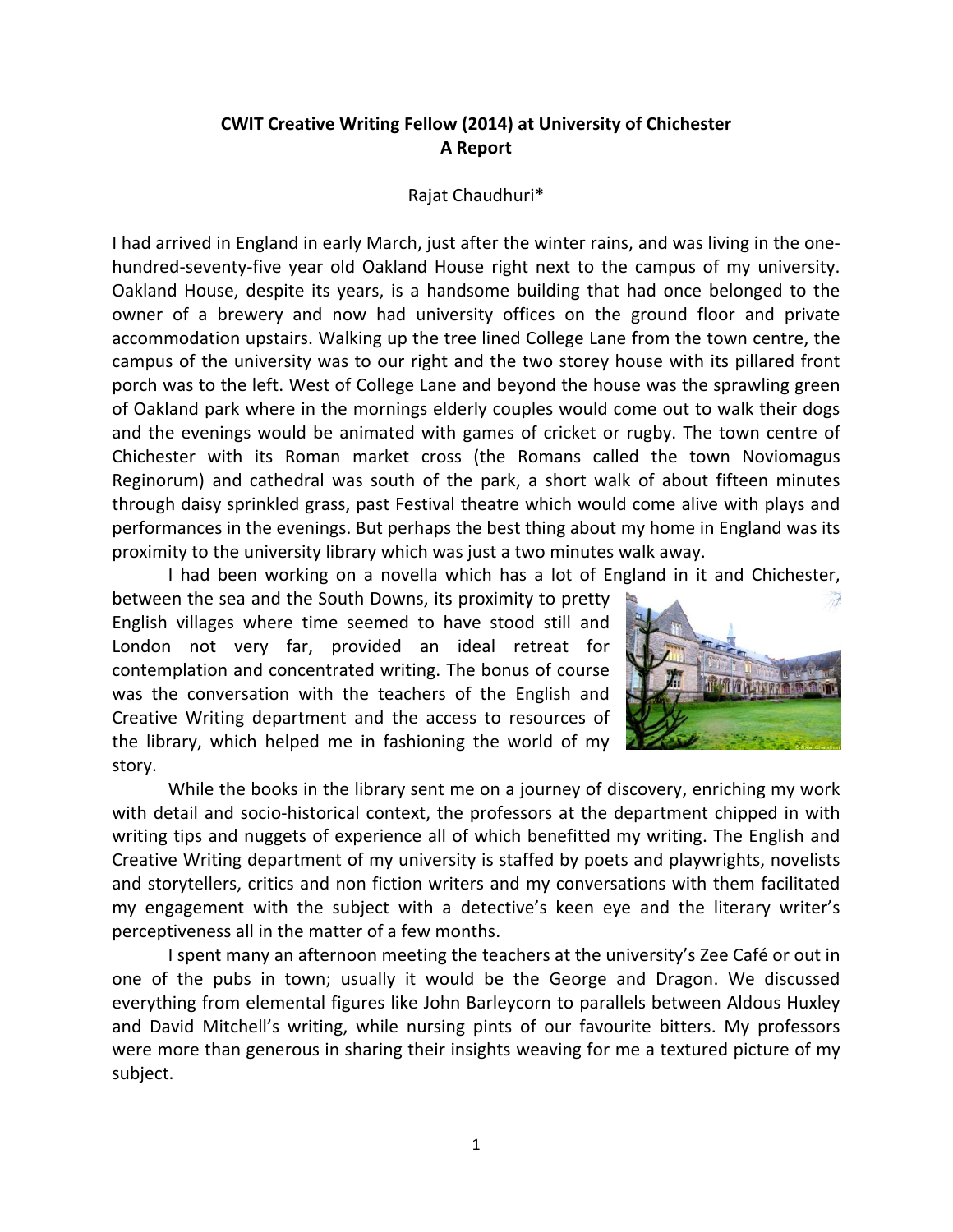The English and Creative writing department at the university also hosts Royal Literary Fund fellows and a number of sponsored Ph.D. students and I was lucky to strike up friendships. Among these scholars were published writers and poets, storytellers and fantasy fiction aficionados and two of them had lived or was writing about India. Naturally we had notes to exchange about writing, research techniques and ways of approaching the material at hand.

The university has quite a busy calendar of events and I got the opportunity to attend a number of talks and readings by well known authors or academics which were all very illuminating besides providing good networking opportunities with fellow writers, literary agents and the publishing fraternity. One of these evenings in late April, the department organised a reading, including me with two other writers



(Mark Floyer and K.J. Orr) where I read excerpts from my second novel (*Hotel Calcutta*). Though it was almost end of semester, the old Cloisters hall of University House was quite full and the audience of teachers, students and the curious was warm and supportive.

Because my characters are wanderers, I too travelled a bit in England soaking up the beauty of the land, meeting strangers and old friends in London, exploring museums and galleries, pubs and palaces. I went up to Oxford and down to the Isle of Wight beyond the choppy waters of the Solent. My book also took me westwards to charming Salisbury and the mystical Stonehenge and south east to Brighton where acclaimed novelist Alison Macleod (who teaches at the English department) was happy to show me around Charleston farmhouse, steeped in the memory of Vanessa and Clive Bell, Virginia Woolf, Duncan Grant and other members of the Bloomsbury group.

Stephen Mollett, dramatist and my academic contact was always generous with suggestions of places to visit and he took me on a tour of the South Downs to the little town of Midhurst with its memory of H.G. Wells, to English villages with thousand year old churches and on to a quintessential country pub that, like many such places in England, had a history running into centuries. Whenever I had a question about something, Stephen was always happy to share information and so it was from him I learnt about the use of hagioscopes in old churches and to recognise the ubiquitous Queen Anne's lace which previously had been just another unknown flower by the roadside.

The Charles Wallace fellowship has not only helped me write the first draft of my novella, it also introduced me to a nation with which we share a complicated and long



history. I returned to India in June not only with a rich store of experience but also with a nuanced understanding of England and the English and I guess it will all be reflected in my new book. Now as I edit the story, I remember each day ever so vividly. The characters and the settings, the living statues of Covent Garden and the cacophony of Victoria, all seem to leap out from the pages every morning when I click open the file with my English story.